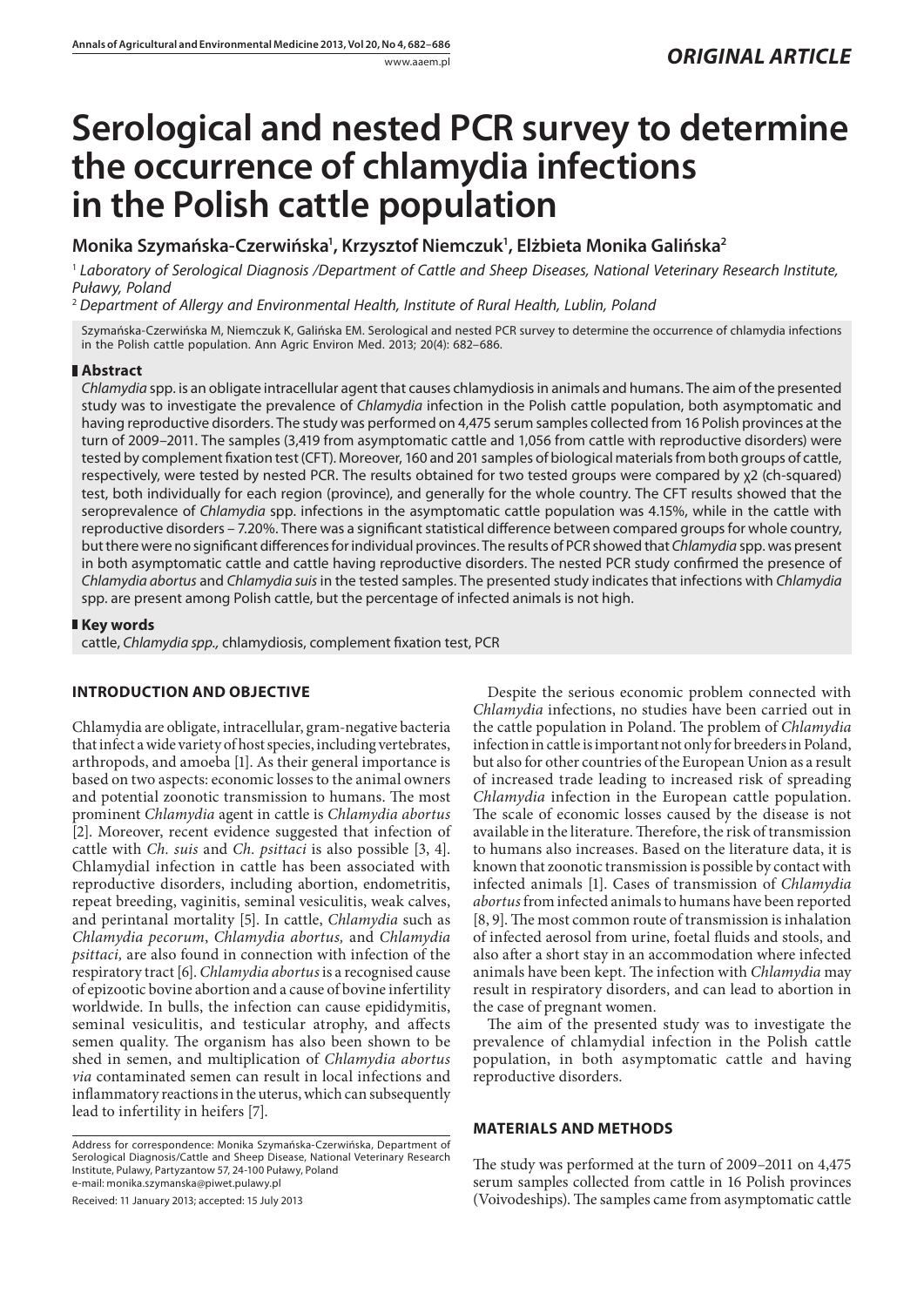Monika Szymańska-Czerwińska, Krzysztof Niemczuk, Elżbieta Monika Galińska . Serological and nested PCR survey to determine the occurrence of chlamydia infections…

(3,419 sera) cattle and having reproductive disorders (1,056 sera), and tested by complement fixation test (CFT). Moreover, 160 samples (vaginal swabs, placenta, and tissues from aborted foetuses) were taken from asymptomatic animals and 201 from cattle with reproductive disorders, and tested by nested PCR.

Serological examinations were performed using CFT, a diagnostic technique recommended by the world Organisation for Animal Health (OIE) [10]. For CFT, Institut Virion/Serion GmbH (Germany) and Sera and Vaccines Manufacturing (Biomed-Kraków, Poland) reagents were used. Before each examination, an intra-laboratory evaluation, including antigen titration against a positive control serum, and checking the activity of other reagents used in the reaction, were carried out to find the actual titre *versus* activity ratio in relation to that declared by the manufacturers. The specific reaction of CFT, its consecutive steps, and result interpretation, were performed according to the Manual of Standards for Diagnostic Tests and Vaccines [10]. The starting dilution of the examined samples was 1:4, and the ending dilution was 1:64. Serum was considered as positive when a partial inhibition of haemolysis was observed at the dilution of 1:32.

DNA extracts from swabs, placenta, and tissues were performed using the commercial QIAamp DNA mini kit (Qiagen), following the manufacturer's instructions. The DNA extracts were tested by nested PCR for *Chlamydia abortus/Chlamydia suis*. The first step was genus-specific amplification where primers 191 CHOMP (5'-GCI YTI TGG GAR TGY GCI AC-3') and CHOMP371 (5'-TTA GAA ICK GAA TTG ICG RTT IAY GTG IGC IGC-3'), were used. The primer set amplified a 576–597 base pair (bp) fragment of the *omp*A gene. For the second amplification, 1 μl of the genus-specific product and primer combination 201 CHOMP (5'-GGI GCW GMI TTC CAA TAY GCI CAR TC) /CHOMP 336 (5'CAAGMTTTTCTGGAYTTMAWYTTG TT-3') and generates the amplicon of 434–455 bp size were used. In order to determine the *Chlamydia* species, 1 μl of the genus-specific product form the first PCR reaction and primer combination 201CHOMP (5'-GGI GCW GMI TTC CAA TAY GCI CAR TC-3')/TRACH269 (5'-ACC ATT TAA CTC CAA TGT ARG GAG TG-3') and second combination of primers CHOM336 (5'CAA GMT TTT CTG GAY TTM AWY TTG TT-3') and 218 PSITT (5'GTA ATT TCI AGC CCA GCA CAA TTY GTG-3') generates the amplicon of 250bp and 389–404bp specific for *Chlamydia suis* and *Chlamydia abortus,* respectively, were used. The final volume of the reaction mixture amounted to 50 μl including 5 μl of 10 x PCR buffer, 2 μl of 50 mM MgCl<sub>2</sub>, 0.2 μl of 10 mM dNTP, 1 μl of 20 pmol specific primer, 0.2 μl of 5 U/μl thermostable polymerase DNA, 39.6 μl of sterile water, and 1 μl of genomic DNA. The amplification was carried out in an Tepersonal termocycler (Whatman Biometra) using the following cycling parameters: 50 cycles, initial denaturation at 97 °C – 60 s, denaturation at 97 °C – 60 s, annealing at 50 °C – 60 s, elongation at 72 °C – 60 s, final elongation at 72 °C – 60 s. The PCR reactions were analysed by electrophoresis of 8 μl PCR product and 2 μl of Gel Loading Solution (Sigma) through a 1% agarose gel in 1 x TAE buffer, and visualised by staining with ethidinum bromide and ultraviolet transillumination. The molecular weight of the obtained product was determined on the basis of molecular weight marker, which was GeneRuler™100 bp DNA Ladder (Fermentas) and positive control of DNA.

The  $\chi$ 2 (ch-squared) test with appropriate Yatesa's corrections, V-squared or Fisher's exact test at the level of

significance  $\alpha$ =0.05 were used for statistical analysis. The results obtained for asymptomatic cattle were compared with results for animals with reproductive disorders for individual region of Poland and for the whole country.

## **RESULTS**

Serological results are presented in Tables 1–2 and their statistical analysis in Table 5. Taking into account all CFT results as positive, the seroprevalence of *Chlamydia* spp. infections in the Polish cattle population is not high, and ranges from 1.47% in the Mazovia Province to 7.14% in the Lubuskie Province (average 4.15%). The individual statistical analysis for individual provinces did not show statistically significant differences between two compared groups (asymptomatic cattle and having reproductive disorders). On the other hand, comparison of the results for whole country showed that the value of χ2 was 16.13, and was highly statistically significant (p=0.0001). The cattle with reproductive disorders had an overall percentage of 7.20%, with a range from 4.04% in the Pomerania Province to 16.67% in the Warmia-Mazuria Province. The CFT results were negative, but the presence of antibodies was noted (titre <32) in asymptomatic cattle. The antibodies were found in 0.90% of the cattle in the Świętokrzyskie Province and 41.49% in the Lubelskie Province (average level 23.92%). The similar percentage of animals with the same antibody titres was noted in cattle with reproductive disorders. The mean percentage of samples with the presence of antibodies with titre <32 amounted to 18.47%, and was the highest in the Lower Silesian Province (39.76%).

The most of seropositive asymptomatic animals had a titre of 32. The average percentage of positive samples with antibody titre of 32 was 2.69%, while the average percentage of stronger seropositive animals with titre of 32 was 1.46%. The percentage of seropositive cattle (titre 32) was the highest in the Lubuskie Province (7.14%), while 0.0% of animals was noted in the provinces of Opole, Mazovia, and Silesia. The presence of *Chlamydia* antibodies with titre >32 ranged from 3.41% in the Wielkopolska Province to 0.0% in the Lubuskie, Malopolska, and Warmia-Mazuria Provinces. For comparison, in cattle with reproductive disorders, the titre 32 ranged from 16.67% in the Warmia-Mazuria Province to 0.00% in the Opole Province. The average percentage of animals with titre >32 was 3.03%, and was lower than animals with titre 32 (4.17%).

Based on the presented study, it was possible to observe that the highest level of the *Chlamydia* spp. seropositivity was localised in the more industrialised regions of Poland, which have more intensive levels of agricultural and cattle breeding production (Fig. 1). The highest percentage of positive samples was noted in the Wielkopolska Province (6.82% – asymptomatic cattle; 7.14% – cattle with reproductive disorders), the Podlasie Province (6.75% – asymptomatic cattle; 7.29% – cattle with reproductive disorders), the Małopolska Province (6.67% – asymptomatic cattle; 7.14% – cattle with reproductive disorders), the Warmia-Mazuria Province (5.88% – asymptomatic cattle; 16.67% – cattle with reproductive disorders), the Łódź Province (5.0% – asymptomatic cattle; 7.32% – cattle with reproductive disorders), whereas the lowest in the Mazovia Province (1.47% – asymptomatic cattle; 8.06% – cattle with reproductive disorders), the Lower Silesia (1.53% – asymptomatic cattle; 6.02% – cattle with reproductive disorders).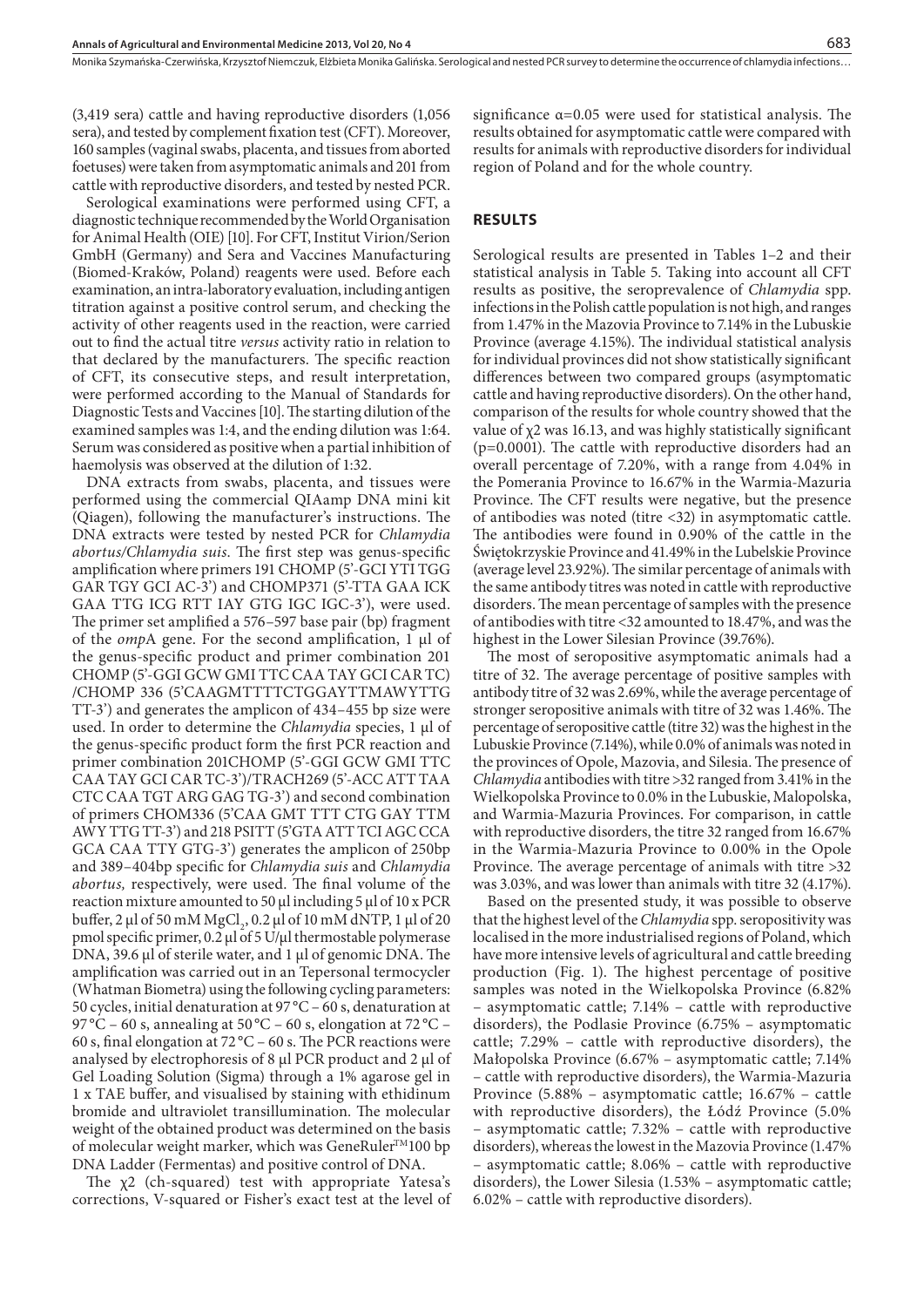Monika Szymańska-Czerwińska, Krzysztof Niemczuk, Elżbieta Monika Galińska . Serological and nested PCR survey to determine the occurrence of chlamydia infections…

### **Table 1.** Seroprevalence of *Chlamydia* spp. in the Polish cattle population (asymptomatic animals).

|                  | Negative samples                        |                                                     | Positive samples                                    |                                                     |       |                    |                    |
|------------------|-----------------------------------------|-----------------------------------------------------|-----------------------------------------------------|-----------------------------------------------------|-------|--------------------|--------------------|
| Province         | samples without<br>Chlamydia antibodies | samples with<br>presence of Chlamydia<br>antibodies | samples with<br>presence of Chlamydia<br>antibodies | samples with<br>presence of Chlamydia<br>antibodies | Total | Negative<br>sample | Positive<br>sample |
|                  | Titre                                   |                                                     | Titre                                               |                                                     |       |                    |                    |
|                  |                                         | < 32                                                | 32                                                  | $>32$                                               |       |                    |                    |
| Lower Silesia    | 98 (74.80%)                             | 31(23.66%)                                          | 1(0.76%)                                            | 1(0.76%)                                            | 131   | 129 (98.47%)       | 2(1.53%)           |
| Kujawy-Pomerania | 750 (77.32%)                            | 220 (21.95%)                                        | 21 (2.09%)                                          | 11 (1.10%)                                          | 1,002 | 970 (98.80%)       | 32 (3.20%)         |
| Lubelskie        | 189 (54.47)                             | 144 (41.49%)                                        | $5(1.44\%)$                                         | 9(2.59%)                                            | 347   | 333 (96.00%)       | 14 (4.0%)          |
| Lubuskie         | 24 (85.71%)                             | $2(7.14\%)$                                         | 2(7.14%)                                            |                                                     | 28    | 26 (92.86%)        | $2(7.14\%)$        |
| Łódź             | 90 (90.00%)                             | $5(5.00\%)$                                         | 3(3%)                                               | $2(2.00\%)$                                         | 100   | 95 (95.00%)        | 5 (5.00%)          |
| Mazovia          | 67 (98.53%)                             |                                                     |                                                     | 1(1.47%)                                            | 68    | 67 (98.53%)        | 1(1.47%)           |
| Małopolska       | 21 (70.00%)                             | 7 (23.33%)                                          | $2(6.66\%)$                                         |                                                     | 30    | 28 (93.33%)        | 2(6.67%)           |
| Opole            | 25 (78.12)                              | 6(18.75)                                            |                                                     | $1(3.12\%)$                                         | 32    | 31 (96.87%)        | $1(3.12\%)$        |
| Podkarpacie      | 561 (69.90%)                            | 196 (24.4%)                                         | 34 (4.20%)                                          | 12 (1.50%)                                          | 803   | 757 (94.27%)       | 46 (5.73%)         |
| Podlasie         | 85 (80.95%)                             | 13 (12.38%)                                         | 5(4.85%)                                            | 2 (1.90%)                                           | 105   | 98 (93.33%)        | 7 (6.75%)          |
| Pomerania        | 132 (63.77%)                            | 68 (26.88%)                                         | 6(2.89%)                                            | $1(0.48\%)$                                         | 207   | 200 (96.17%)       | 7 (3.38%)          |
| Silesia          | 58 (46.98%)                             | 20 (16.20%)                                         |                                                     | $3(3.70\%)$                                         | 81    | 78 (97.3%)         | 3 (2.70%)          |
| Świętokrzyskie   | 104 (94.45%)                            | $1(0.90\%)$                                         | 3(2.73%)                                            | $2(1.81\%)$                                         | 110   | 105 (95.46%)       | 5(4.54%)           |
| Warmia-Mazuria   | 31 (91.17%)                             | $1(2.94\%)$                                         | 2(5.88%)                                            | $\overline{\phantom{a}}$                            | 34    | 32 (94.12)         | 2(5.88%)           |
| Wielkopolska     | 74 (84.09%)                             | 8 (9.09%)                                           | $3(3.41\%)$                                         | $3(3.41\%)$                                         | 88    | 82 (93.18%)        | 6(6.82%)           |
| West Pomerania   | 150 (59.28%)                            | 96 (37.94%)                                         | 5(1.98)                                             | 2(0.79%)                                            | 253   | 246 (97.23%)       | 7(2.77%)           |
| Total            | 2,459 (71.92%)                          | 818 (23.92%)                                        | 92 (2.69%)                                          | 50 (1.46%)                                          | 3,419 | 3,277(95.85%)      | 142 (4.15%)        |

**Table 2.** Seroprevalence of *Chlamydia* spp. in the Polish cattle population (reproductive disorders only).

|                       | Negative samples                        |                                                     | Positive samples                                    |                                                     |       |                    |                    |
|-----------------------|-----------------------------------------|-----------------------------------------------------|-----------------------------------------------------|-----------------------------------------------------|-------|--------------------|--------------------|
| Province              | samples without<br>Chlamydia antibodies | samples with<br>presence of Chlamydia<br>antibodies | samples with<br>presence of Chlamydia<br>antibodies | samples with<br>presence of Chlamydia<br>antibodies | Total | Negative<br>sample | Positive<br>sample |
|                       |                                         | Titre                                               |                                                     | Titre                                               |       |                    |                    |
|                       |                                         | < 32                                                | 32                                                  | $>32$                                               |       |                    |                    |
| Lower Silesia         | 45 (54.22%)                             | 33 (39.76%)                                         | $2(2.41\%)$                                         | $3(3.61\%)$                                         | 83    | 78 (93.98%)        | $5(6.02\%)$        |
| Kujawy-Pomerania      | 30 (88.24%)                             | 2(5.88%)                                            | 2(5.88%)                                            | ٠                                                   | 34    | 32 (94.12%)        | 2(5.88%)           |
| Lubelskie             | 60 (61.86%)                             | 30 (30.93%)                                         | 3(3.09%)                                            | 4(4.12%)                                            | 97    | 90 (92.78%)        | 7 (7.22%)          |
| Lubuskie              | 15 (93.75%)                             |                                                     | 1(6.25%)                                            |                                                     | 16    | 15 (93.75%)        | 1(6.25%)           |
| Łódź                  | 29 (70.73%)                             | 9 (21.95%)                                          | 3(7.32%)                                            | ÷                                                   | 41    | 38 (92.68%)        | 3 (7.32%)          |
| Mazovia               | 56 (90.32%)                             | $1(1.61\%)$                                         | 3(4.84%)                                            | 2(3.23%)                                            | 62    | 57 (91.94%)        | $5(8.06\%)$        |
| Małopolska            | 7 (50.00%)                              | 6 (42.86%)                                          | $1(7.14\%)$                                         |                                                     | 14    | 13 (92.86%)        | $1(7.14\%)$        |
| Opole                 | 13 (81.25%)                             | 2 (12.50%)                                          | $\sim$                                              | 1(6.25%)                                            | 16    | 15 (93.75)         | 1(6.25%)           |
| Podkarpacie           | 98 (78.4%)                              | 15 (12%)                                            | $7(5.60\%)$                                         | $5(4.00\%)$                                         | 125   | 113 (90.40%)       | 12 (9.60%)         |
| Podlasie              | 80 (83.33%)                             | 9 (9.38%)                                           | 3(3.13%)                                            | 4 (4.17%)                                           | 96    | 89 (92.71%)        | 7(7.29%)           |
| Pomerania             | 91 (91.92%)                             | 4 (4.04%)                                           | $2(2.02\%)$                                         | $2(2.02\%)$                                         | 99    | 95 (95.96%)        | 4 (4.04%)          |
| Silesia               | 26 (81.25%)                             | 3 (9.38%)                                           | 2(6.25%)                                            | 1(3.13%)                                            | 32    | 29 (90.63%)        | 3 (9.38%)          |
| Świętokrzyskie        | 45 (64.29%)                             | 21 (30%)                                            | $2(2.86\%)$                                         | 2(2.86%)                                            | 70    | 66 (94.28%)        | 4 (5.71%)          |
| Warmia-Mazuria        | 10 (83.33%)                             | $\sim$                                              | 2 (16.67%)                                          | ÷,                                                  | 12    | 10 (83.33%)        | 2 (16.67%)         |
| Wielkopolska          | 140 (66.67%)                            | 55 (26.19%)                                         | 9(4.28%)                                            | 6(2.86%)                                            | 210   | 195 (92.86%)       | 15 (7.14%)         |
| <b>West Pomerania</b> | 40 (81.63%)                             | 5 (10.20%)                                          | $2(4.08\%)$                                         | $2(4.08\%)$                                         | 49    | 45 (91.84%)        | 4 (8.16%)          |
| Total                 | 785 (74.34%)                            | 195 (18.47%)                                        | 44 (4.17%)                                          | 32 (3.03%)                                          | 1056  | 980 (92.80%)       | 76 (7.20%)         |

The results of PCR reaction of asymptomatic cattle are presented in Table 3 and their statistical analysis in Table 6. The results showed that *Chlamydia* spp. organisms were present in the cattle. The percentage of affected animals was significantly lower (6.25%) than in cattle with reproductive disorders. Both species of *Chlamydia suis* and *Chlamydia* 

*abortus* were detected in the tested samples. However, the presence of *Chlamydia suis* was not confirmed in placenta and tissues from aborted foetuses.

The results of molecular examination (PCR) of cattle with reproductive disorders are presented in Table 4, and their statistical analysis in Table 6. The Table 4 indicates that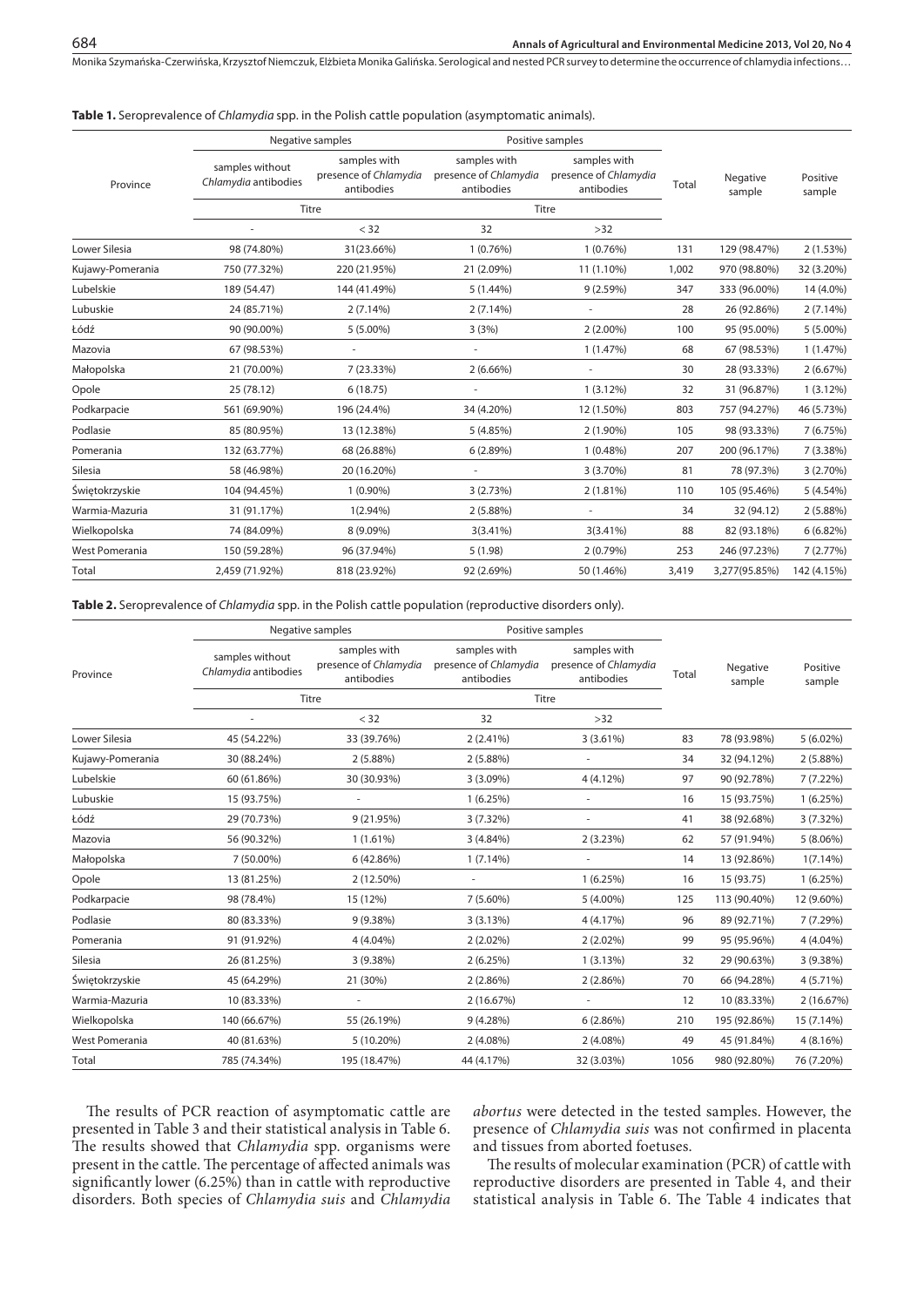#### **Annals of Agricultural and Environmental Medicine 2013, Vol 20, No 4**

Monika Szymańska-Czerwińska, Krzysztof Niemczuk, Elżbieta Monika Galińska . Serological and nested PCR survey to determine the occurrence of chlamydia infections…



**Figure 1.** Seroprevalence of *Chlamydia* spp. in asymptomatic cattle with reproductive disorders in different regions of Poland.

\* asymptomatic cattle

\*\* cattle with reproductive disorders

**Table 3.** Molecular examination (nested PCR) of *Chlamydia* in the Polish cattle population (asymptomatic animals).

| Type of sample   | Total | No. of unaffected No. of affected<br>animals | animals    | Detected<br>chlamydial species |  |
|------------------|-------|----------------------------------------------|------------|--------------------------------|--|
|                  |       |                                              | 5          | Chlamydia abortus              |  |
| vaginal swabs    | 125   | 119                                          |            | Chlamydia suis                 |  |
| placenta         | 20    |                                              | 3          | Chlamydia abortus              |  |
|                  |       | 17                                           | $\Omega$   | Chlamydia suis                 |  |
| tissues from     | 15    |                                              |            | Chlamydia abortus              |  |
| aborted foetuses |       | 14                                           | $\Omega$   | Chlamydia suis                 |  |
| Total            | 160   | 150                                          | 10 (6.25%) |                                |  |
|                  |       |                                              |            |                                |  |

**Table 4.** Molecular studies (PCR) of *Chlamydia* in the Polish cattle population (reproductive disorders).

| Type of sample   | Total | No. of unaffected No. of affected<br>animals | animals        | Detected<br>chlamydial<br>species |  |
|------------------|-------|----------------------------------------------|----------------|-----------------------------------|--|
|                  |       |                                              | 15             | Chlamydia abortus                 |  |
| vaginal swabs    | 157   | 142                                          | 3              | Chlamydia suis                    |  |
|                  | 25    | 19                                           | 6              | Chlamydia abortus                 |  |
| placenta         |       |                                              | 1              | Chlamydia suis                    |  |
| tissues from     |       |                                              | $\overline{2}$ | Chlamydia abortus                 |  |
| aborted foetuses | 19    | 17                                           | $\Omega$       | Chlamydia suis                    |  |
| Total            | 201   | 178                                          | 23 (11.44%)    |                                   |  |

*Chlamydia* spp. was present in 23 out of 201 tested animals (11.44 per cent). *Chlamydia abortus* was detected by PCR in vaginal swabs, placenta, and tissues from aborted foetuses. The specific sequences of DNA for *Chlamydia suis* were confirmed in three tested vaginal swabs and one placenta. Among 157 tested vaginal swabs, one with the presence of *Chlamydia suis* and *Chlamydia abortus* was found, thus suggesting mixed chlamydial infection.

Statistical analysis results of nested PCR showed that values of  $\chi$ 2 with appropriate correction were not statistically significant for both comparisons of results categorized by type of sample and altogether.

#### **Table 5.** Results of statistical analysis for results of CFT.

| <b>CFT</b> |                    |  |
|------------|--------------------|--|
| $X^2$      | p value            |  |
| $1.98*$    | 0.15               |  |
| $0.14*$    | 0.70               |  |
| $1.07*$    | 0.30               |  |
| $0.26*$    | 0.61               |  |
| $0.02*$    | 0.88               |  |
| $1.88*$    | 0.17               |  |
| $0.34*$    | 0.55               |  |
| $0.07*$    | 0.79               |  |
| $2.76***$  | 0.09               |  |
| $0.03***$  | 0.86               |  |
| $0.00*$    | 0.96               |  |
| $0.56*$    | 0.45               |  |
| $0.00*$    | 1.00               |  |
| $0.30*$    | 0.58               |  |
| $0.01***$  | 0.92               |  |
| $2.04*$    | 0.15               |  |
|            | 0.001 <sub>0</sub> |  |
|            | $16.13 * ^*$       |  |

\* χ2 with Yates correction

.<br>x2 with V-quarter correlation ^ significant difference

## **Table 6.** Results of statistical analysis for results of PCR.

| Method           | <b>PCR</b> |         |  |
|------------------|------------|---------|--|
| tested material  | $x^2$      | p value |  |
| vaginal swabs    | $2.27**$   | 0.13    |  |
| placenta         | $0.14*$    | 0.70    |  |
| aborted foetuses | ۰          | 0.590   |  |
| total samples    | $2.89***$  | 0.89    |  |
|                  |            |         |  |

\* χ2 with Yates correction

\*\* χ2 with V-quarter correlation \*\*\* Fisher's exact test

# **DISCUSSION**

The serological results showed that cattle revealed positive results of serological survey in all provinces of Poland, and the presence of *Chlamydia* antibodies was noted. These data show that the problem of *Chlamydia* spp. infection in cattle in Poland is not significant, but the pathogen is countrywide, and control investigations have to be performed. These results compare with published data from Poland over the several past years, and indicate that the percentage of seropositive samples in cattle is now lower [11, 12], although the previous studies were performed on a selected population of cattle and not from all provinces. The numbers of samples tested from the provinces varied, but the rate of positivity does not appear to relate directly to the number of samples tested. To our knowledge, the present survey is the first epidemiological evaluation of the prevalence of *Chlamydia* in cattle in the whole country.

Antibodies against *Chlamydia* were found in sera of cattle in several European countries [13, 14, 15, 16]. Most of the surveys were performed by ELISA, making it is very difficult to compare them with the presented results because CFT is less sensitive, but still recommended by the OIE for detecting